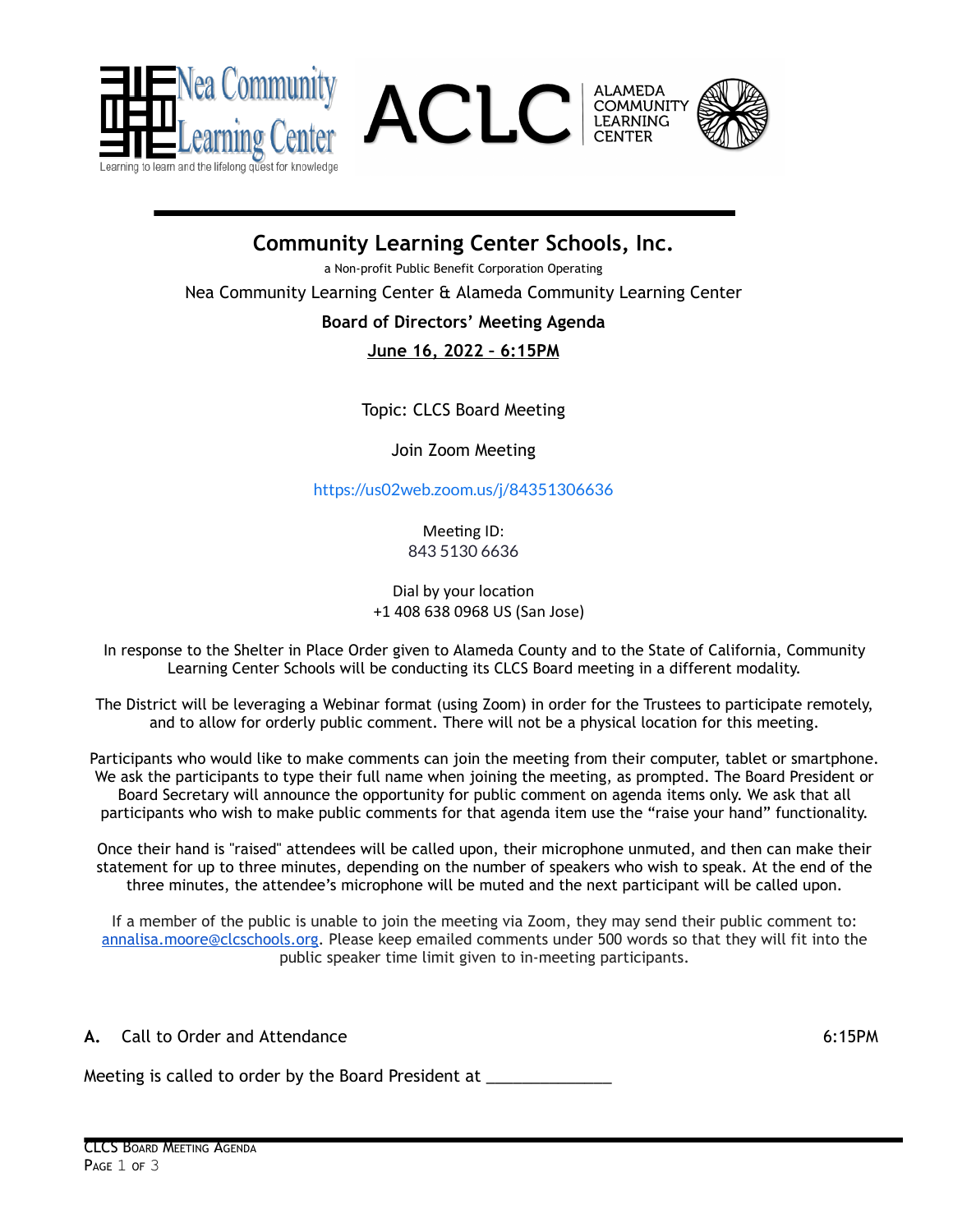| <b>Board Members</b>                      | Present | Absent |
|-------------------------------------------|---------|--------|
| Annalisa Moore (CLCS Appointed Member)    |         |        |
| Annett Pilz (Treasurer)                   |         |        |
| Gaylon Parsons (President)                |         |        |
| Heather Dutton (Nea Appointed Member)     |         |        |
| Jim Kaufman (Community Member)            |         |        |
| Juan Segura (Community Member)            |         |        |
| Laura Jones (ACLC Learner)                |         |        |
| Philip Milestone (Community Member)       |         |        |
| Tony Steuer (Vice President)              |         |        |
| Robin Lynn Wilson (AUSD Appointed Member) |         |        |
| Robert Clark (ACLC Appointed Member)      |         |        |
| Shauna Callow (Parliamentarian)           |         |        |
| Open Seat (Nea Learner)                   |         |        |
|                                           |         |        |

# **B. Review and Approval of Agenda**

\_\_\_\_\_\_\_\_\_\_\_\_\_\_\_\_\_

| C. Consent Agenda<br>1. Approval of May 26, 2022 Board Meeting Minutes<br>2. 2022-2023 Janitorial Quote | 6:20PM |
|---------------------------------------------------------------------------------------------------------|--------|
| D. Board Member Interviews<br>1. Erika Choy - ACLC Learner<br>2. Guiana Lopez - Nea Learner             | 6:25PM |
| E. Presentations<br>1. ACLC 2021-2024 LCAP                                                              | 6:35PM |

2. Nea 2021-2024 LCAP

# **F. Public Comments**: 6:45PM

At this time, any person wishing to speak on any item on the agenda (public or closed portion will be granted three minutes to make a presentation to the Board of Directors. The Board reserves the right to limit the time for public comments to 10 minutes.

#### **G. Action Items** 6:50PM

- 1. General Fiscal and Operational MOU between AUSD and CLCS
- 2. 2022-2023 Board Meeting Calendar
- 3. CLCS Employee Handbook
- 1. ACLC 4yr Budget
- 2. Nea 4yr Budget
- 3. ACLC 2021-2024 LCAP & Parent Budget
- 4. Nea 2021-2024 LCAP & Parent Budget
- 5. ACLC 2021-2022 Supplemental
- 6. Nea 2021-2022 Supplemental
- 7. ACLC Local Measures
- 8. Nea Local Measures
- 9. Edtec Contract 2022-2023